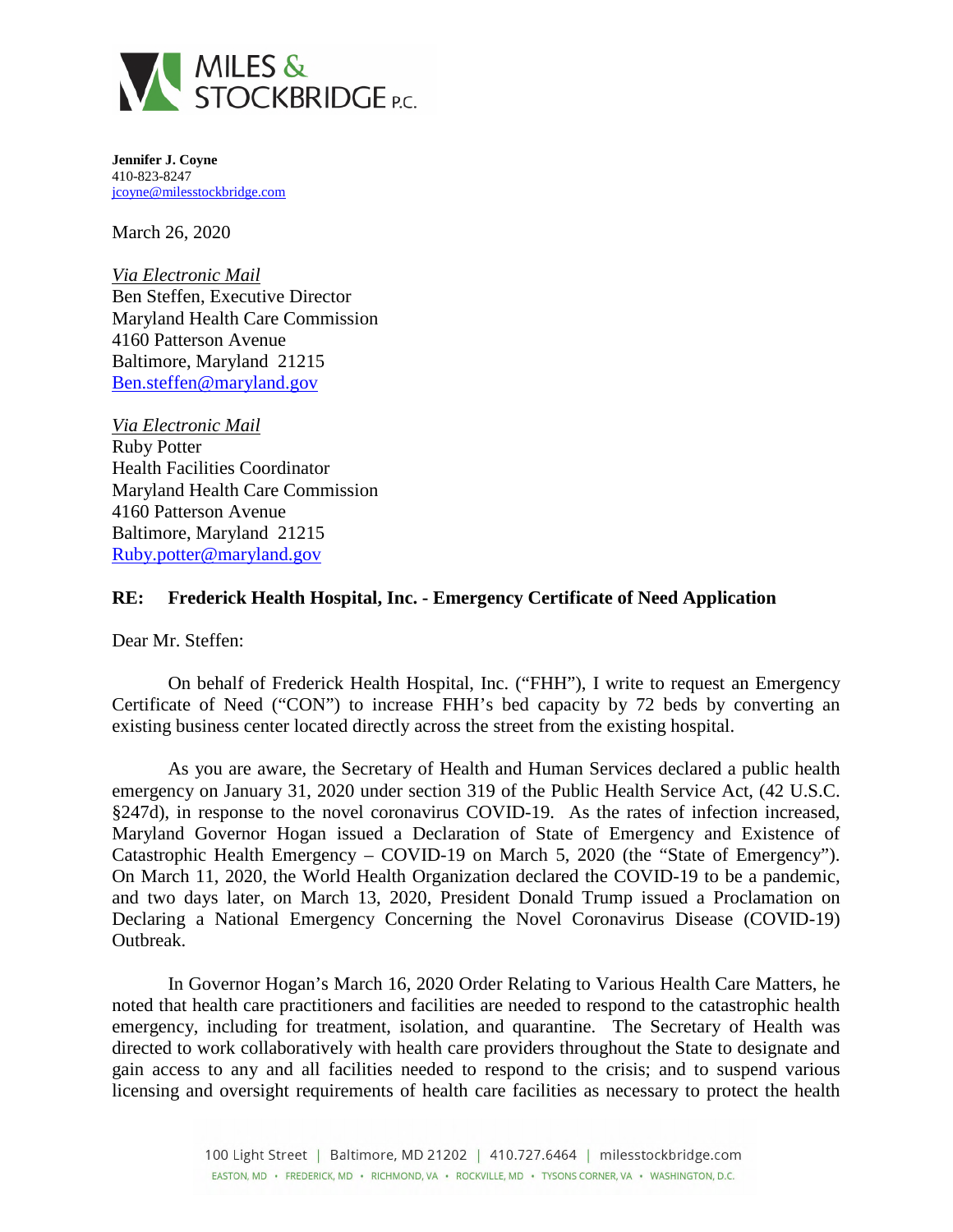Ben Steffen, Executive Director Ruby Potter March 26, 2020 Page 2



and safety of patients, staff, and other individuals in the State of Maryland. This directive includes taking all efforts necessary to increase immediately statewide hospital capacity.

FHH proposes to transition an existing business center to accommodate inpatient hospital beds. The building, known as the Business Center, located at 700 Toll House Road, is a twostory building, across the street from the main entrance to the hospital. We enclose a map indicating the location of the Business Center for your reference. The building once served as a nursing facility but was converted to office space approximately three years ago. FHH has determined that the Business Center has capacity for 72 beds (36 beds on each floor), but the building will need various equipment, including portable gases, suction, and sinks. It is anticipated that the 72 beds in this physical space would be used for restorative care and lower acuity care. FHH already has started the process of removing existing furniture from the building and estimates that at least 20 beds could be operational for lower acuity patients, as necessary, as early as next week. The balance of the beds should be available within 30 days after approval of this CON.

Note that FHH does have existing unused physical bed space that could be used for inpatients, and to that end, received a temporary licensure increase through the Office of Health Care Quality for 100 additional beds, effective March 24, 2020. For 82 of those beds, space with existing gas and suction located in existing medical/surgical units, Pre-Operative Holding, the Wound Care Center, the Sleep Center, Pre-admission Screening, the Newborn Nursery, and the Pediatric Department, will be used in a medical/surgical capacity. FHH's current PACU space will hold an additional 18 ICU beds, which will double FHH's current ICU capabilities. FHH anticipates that these areas would be prepared for use within a week, or immediately, as necessary.

The capital cost for the project, including facility work and equipment purchase/rental, is estimated to be approximately \$2,500,000. Incremental operating costs for the anticipated surge cannot be realistically estimated at this time. FHH intends to use existing cash, available line of credit, and reimbursement from State/Federal/other sources as it become available. FHH has implemented a COVID-19 cost center to capture incremental expenses. FHH has had discussions with the HSCRC concerning the anticipated emergency funding mechanism to assist hospitals with establishing temporary expansion during this period of crisis. The estimated costs do not exceed the capital threshold amount requiring a CON under the Health-General Art. §19-  $120(a)(4)$ .

Frederick Health Hospital is the sole community provider in Frederick County. Therefore, FHH formally requests approval of this Emergency Certificate of Need pursuant the Code of Maryland Regulations (COMAR) §10.24.01.20 for an increase in inpatient hospital capacity in order to accommodate the anticipated increase in the demand for health care services as a result of COVID-19. As the requested bed increase is intended to be temporary in nature, FHH understands that no formal CON application will be necessary pursuant to COMAR 10.24.01.20C. To the extent necessary, FHH seeks a waiver of the requirement under COMAR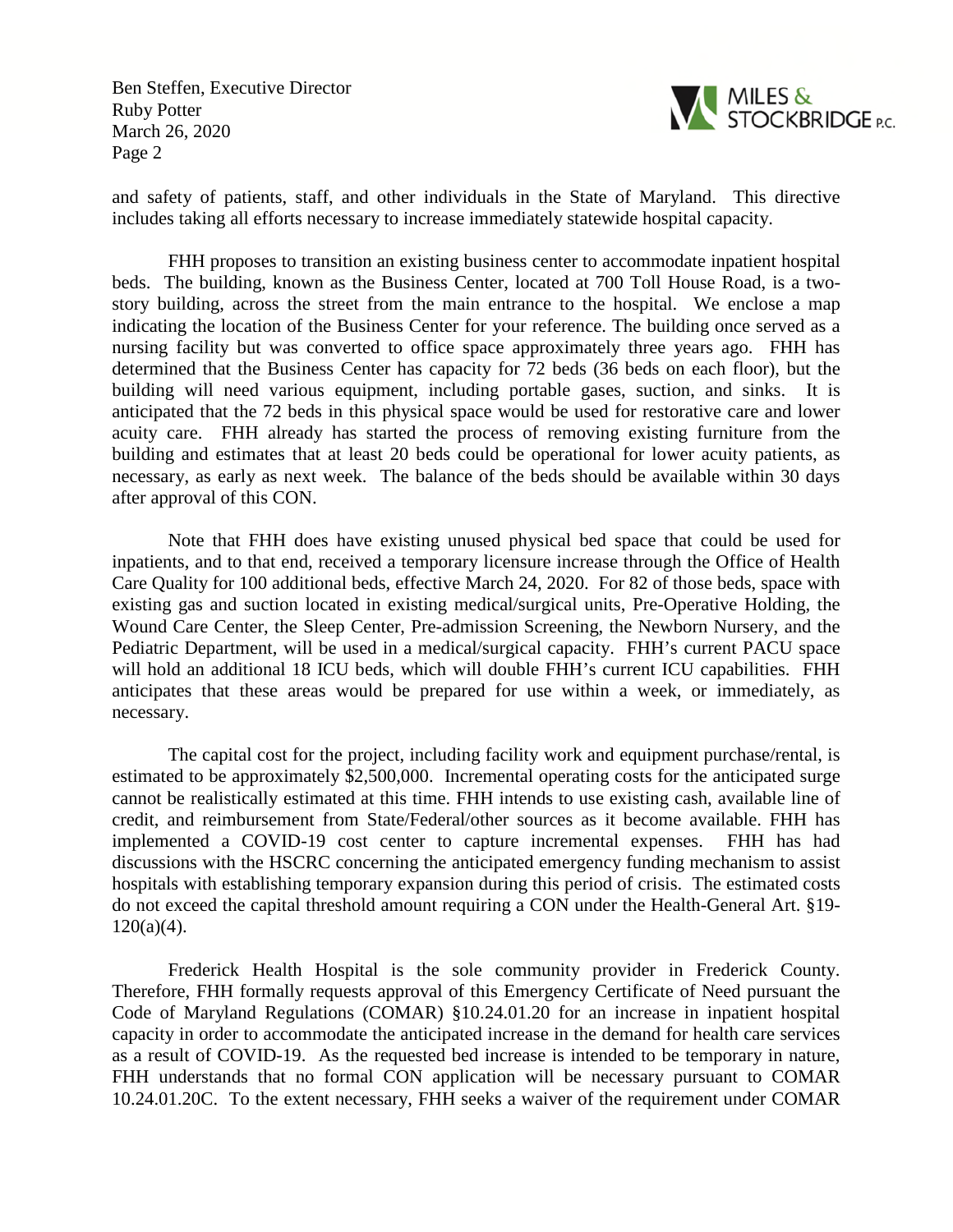Ben Steffen, Executive Director Ruby Potter March 26, 2020 Page 3



10.24.01.20C that an Emergency CON is valid for a maximum of 165 days and continues its validity until 30 days after the termination of the State of Emergency declared by Governor Hogan on March 5, 2020, and permit a formal CON application, if any, to be filed in that same time period.

Frederick Health Hospital respectfully requests prompt attempt to this request and is happy to respond to any questions concerning this Emergency CON request.

Sincerely,

Jennifer Coyne

cc: (via electronic mail only)

Robert R. Neall, Secretary, Maryland Department of Health, [Robert.neall@maryland.gov](mailto:Robert.neall@maryland.gov) Patricia T. (Tricia) Nay, M.D. Director, OHCQ, [patricia.nay@maryland.gov](mailto:patricia.nay@maryland.gov) Renee Webster, Deputy Director Federal Programs, OHCQ, [renee.webster@maryland.gov](mailto:renee.webster@maryland.gov) Oksana Likhova, Health Facilities Survey Coordinator, OHCQ, [oksana.likhova@maryland.gov](mailto:oksana.likhova@maryland.gov) Suellen Wideman, Esq., Assistant Attorney General, MHCC [Suellen.wideman@maryland.gov](mailto:Suellen.wideman@maryland.gov) Paul Parker, Director, Center for HCF&P, MHCC, [paul.parker@maryland.gov](mailto:paul.parker@maryland.gov) Kevin McDonald, Chief, Certificate of Need, MHCC, [kevin.mcdonald@maryland.gov](mailto:kevin.mcdonald@maryland.gov) Katie Wunderlich, Executive Director, HSCRC, [Katie.wunderlich@maryland.gov](mailto:Katie.wunderlich@maryland.gov) Barbara Brookmyer, M.D., Frederick Co. Health Officer, [bbrookmyer@frederickcountymd.gov](mailto:bbrookmyer@frederickcountymd.gov) Thomas A. Kleinhanzl, CEO, FHH, [tkleinhanzl@fmh.org](mailto:tkleinhanzl@fmh.org) Michelle Mahan, CFO, FHH, [mmahan@fmh.org](mailto:mmahan@fmh.org) Hannah Jacobs, VP Finance, FHH, [hjacobs@fmh.org](mailto:hjacobs@fmh.org) Jennifer Hulvey, Director Reimbursement, FHH, [jhulvey@fmh.org](mailto:jhulvey@fmh.org) Craig Rosendale, Vice President, Chief Compliance Officer, FHH, [crosendale@fmh.org](mailto:crosendale@fmh.org) Denise Barton, Vice President, Business Develop. & Strategy, FHH, [dbarton@fmh.org](mailto:dbarton@fmh.org) Lisa Keenan, Esq., [lkeenan@milesstockbridge.com](mailto:lkeenan@milesstockbridge.com)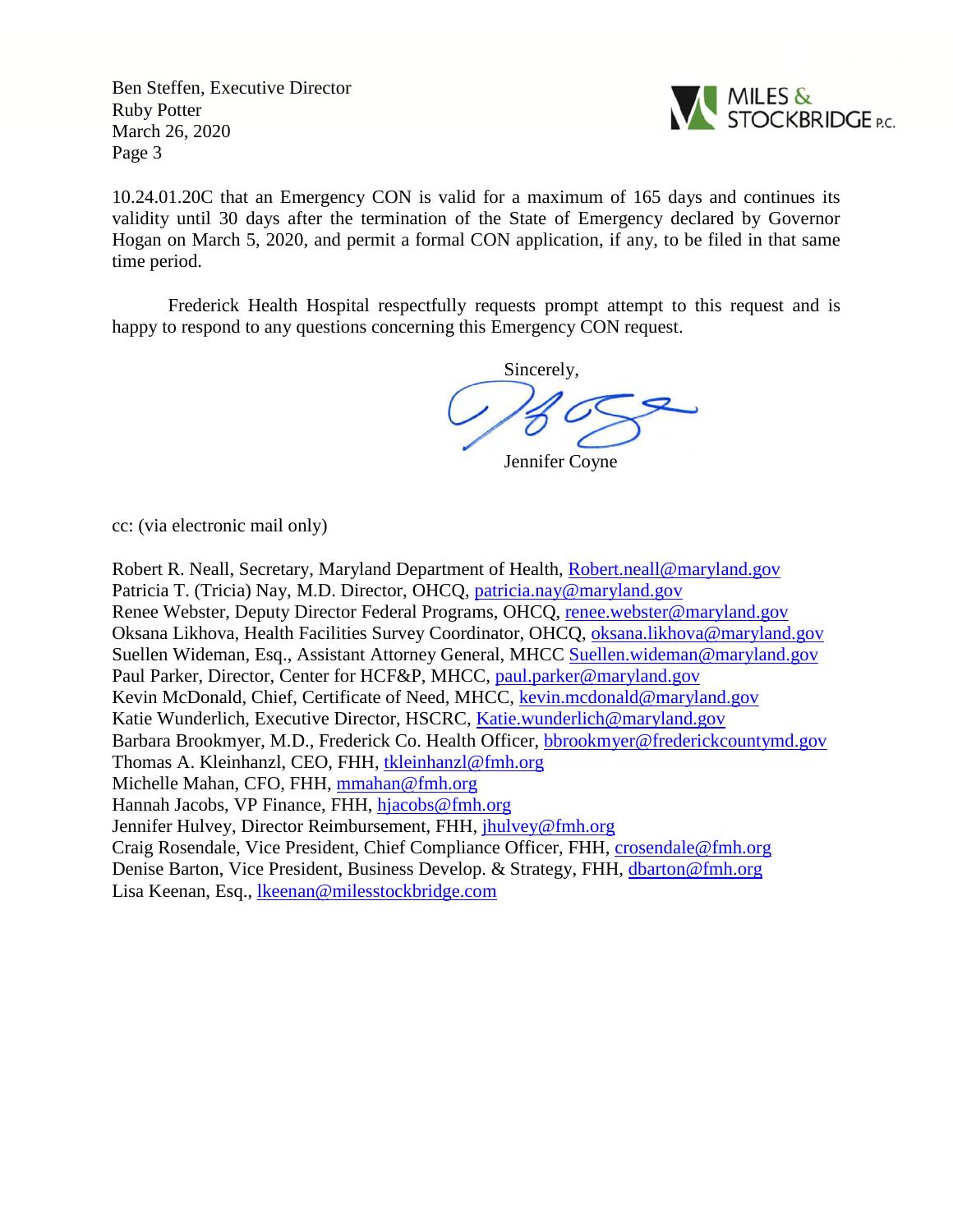## **AFFIRMATION**

I HEREBY DECLARE AND AFFIRM, under the penalties of perjury, that the facts stated in this Emergency Certificate of Need Application for Frederick Health Hospital, and any attachments, are true and correct to the best of my knowledge, information, and belief.

 $\frac{3}{200}/20$ 

 $\sqrt{d}$   $\mu$ Thomas A. Kleinhanzl, CEO

Frederick Health Hospital, Inc.